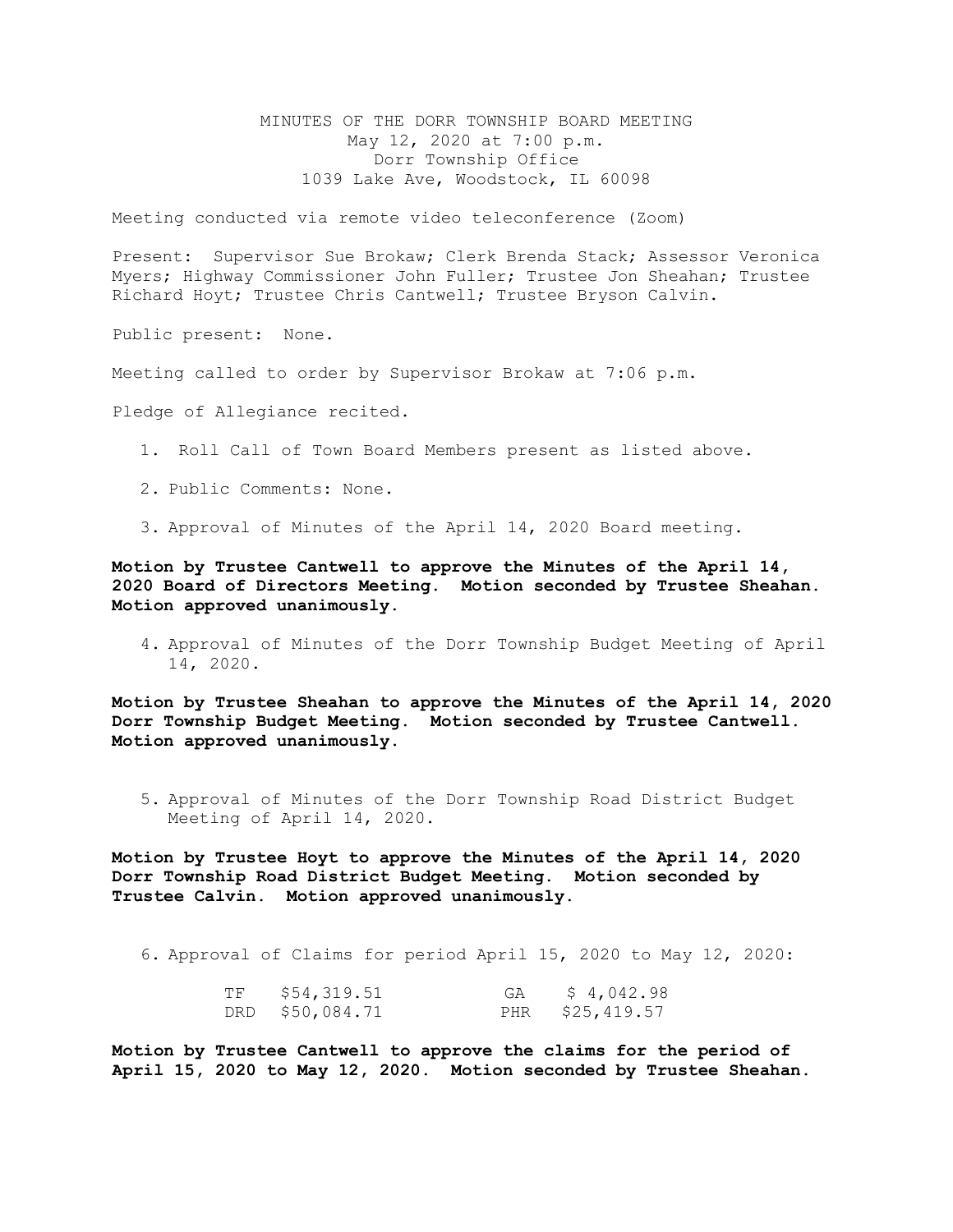## **Page 2 – May 12, 2020**

Supervisor Brokaw asks for any questions. Trustee Hoyt asks about the McRide transit charge; Supervisor Brokaw advises that is a once per year charge, but we pay after we approve our budget.

## **Board polled; motion approved unanimously.**

General Assistance case report provided for review. Supervisor Brokaw advises that the numbers are low; fielded a few questions today. Expecting a surge in another month or so.

7. Legislative Updates – None.

## 8. Reports:

**Supervisor –** Supervisor Brokaw advises the auditors are in the office this week reviewing materials; they should be finished soon. Lunches for Seniors on Wednesdays between 20-25 people each week. Everyone really pleased with the food – hot lunch and box lunch. Judy Daniels donated 25 masks to distribute to the Seniors. \$250.00 received from an individual to help pay for the lunches so that the Seniors do not have to pay. Meeting room currently closed down due to the current health situation; started looking into new flooring for the two (2) meeting rooms, and paint. Estimate received from one painter, Wall-Pro from Woodstock. Other painter did not show. Entire back area – touching up, one coat of paint, labor \$2,500.00; we would pay for the materials. Contacted Murphy's Flooring in Woodstock for flooring samples and estimate. Materials, adhesive, removal and installation approximately \$15,600.00. Opinions or questions? Brief discussion. Prevailing wage compliant. Trustee Cantwell asks about the condition of the current carpet. Supervisor Brokaw advises it is stained and in poor condition. New flooring would be glued down vinyl, commercial grade. Samples in office shown for viewing. Trustee Cantwell advises the room will echo (sound reflection) and be noisier with this new flooring option. Supervisor Brokaw advises it will be easier to clean up. Trustee Calvin asks if we are legally obligated to pursue prevailing wage, and yes, we are. Samples are available in the office to view if anyone wants to see them. Budgeted for this expenses, which was guesstimated to be approximately \$12,000.00, so a little more than expected. Trustee Hoyt asks if it would hurt to get another bid; Trustee Sheahan suggests getting one more bid. Supervisor Brokaw will obtain another bid and report back. Supervisor Brokaw advises that another expense contemplated is the water fountain in hallway – to add a bottle filler. It is a kit, and the proposal totals \$1,385.00 from Hartwig's. Jensen's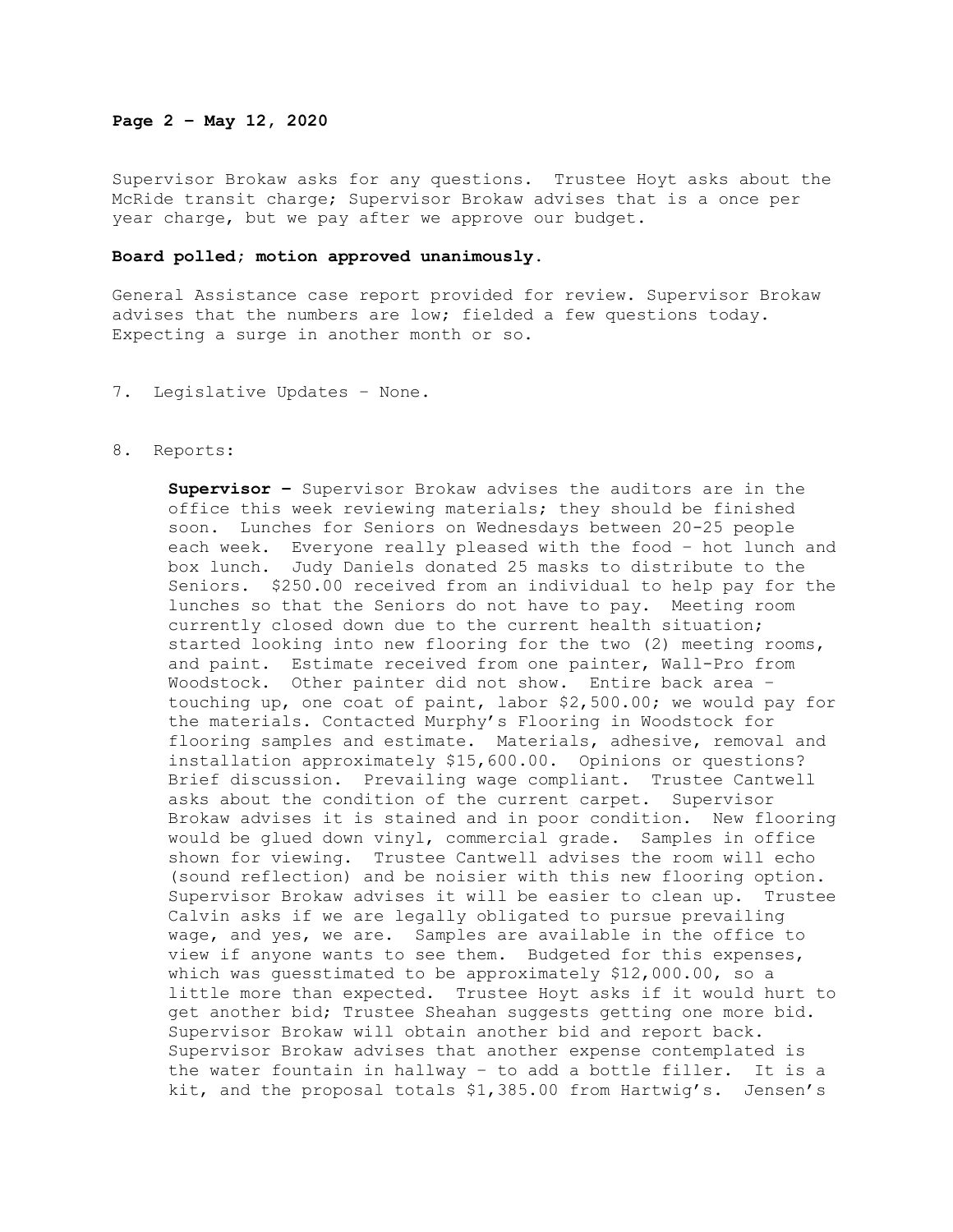Page 3 – May 12, 2020

bid was \$2,700.00. Trustee Cantwell suggests Mark Andersen; Supervisor Brokaw will check with Mark Andersen to see if he does this type of installation.

**Assessor –** Residential Sales Entered April 15, 2020 to May 12, 2020 handout provided via email prior to meeting for review.<br>Assessor Myers advises the office is doing really well. Tax Assessor Myers advises the office is doing really well. bills will be coming out on Friday, May 15, 2020, from the Treasurer's Office and will also be available online on that date. They have made provisions for waiving penalty for late first installment. Rotating phone duty with employees once the tax bills go out. Remote working is going great. Employees' current status discussed. Field work – everything was pretty much caught up, limited permit requests. All in all, everything is good.

**Highway Commissioner –** Highway Commissioner John Fuller advises it is going good out at the shop. Most of the guys are working 3-4 day weeks, one working one day a week. Culvert done on McConnell Road, ready to pave. Shoulder work done. Guys all healthy so far. Trustee Cantwell asks about the revenue status regarding road projects, perhaps delayed or pushed back because of the health pandemic. Highway Commissioner Fuller advises he has not heard any information on that, but it all should be okay; most in budget. Bought some masks on Amazon for department use. Everything is going well.

**Clerk –** No report.

**Trustees –** Trustee Calvin asks about lengthy noticescommunications via email from what purposes to be constituents. Brief Discussion.

(NOTE: Zoom meeting ran over time at 7:38 p.m. so meeting interrupted. New Zoom meeting quickly scheduled, and meeting resumed at 7:45 p.m. with the following present via remote attendance:

Supervisor Sue Brokaw, Clerk Brenda Stack, Trustee Christian Cantwell, Trustee Jon Sheahan, Trustee Rick Hoyt, Trustee Bryson Calvin.

- 9. Executive Session
	- a. Semi-annual review of Executive Session Minutes